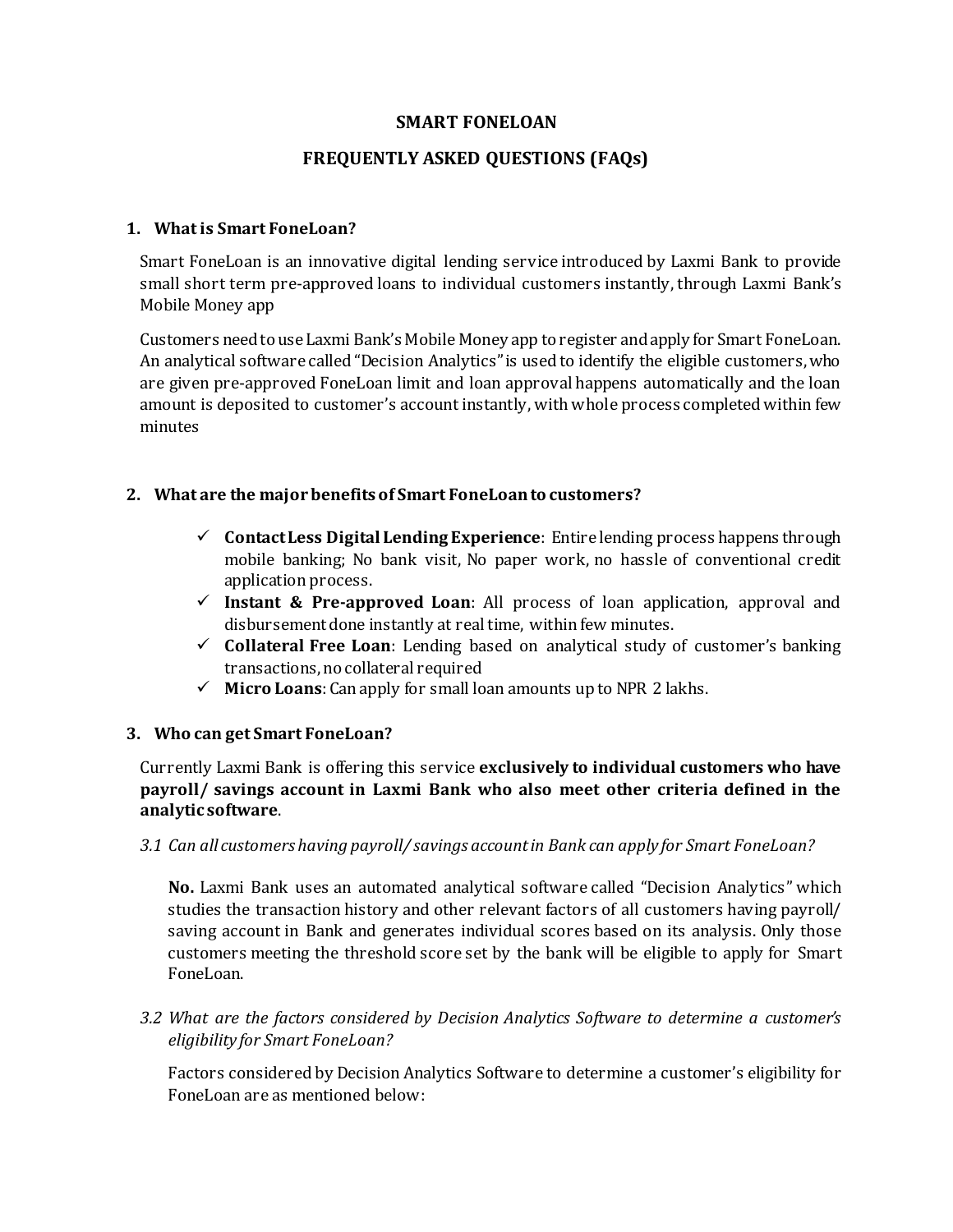- Average Monthly Balance of Account
- Deposits and Withdrawals in Account
- Status of existing Loans in Bank
- History of previous loans in Bank

## *3.3 Can an ineligible customer at presentbe eligible for Smart FoneLoan in future?*

**Yes.** Decision Analytics Software runs continuously on all savings accounts categorized by the bank to be considered for Smart FoneLoan. Over a time period, if a savings account customer's banking transactions and other factors, change positively based on the parameters set by Decision Analytics, his/her score can improve and may cross the minimum threshold score set by the bank. Then, that previously ineligible customer will become eligible for Smart FoneLoan.

Similar situation may occur in case bank modifies

- $\checkmark$  selection factors/parameters considered by Decision Analytics
- $\checkmark$  minimum threshold score
- $\checkmark$  set of customers to be considered for FoneLoan.

## **4. How do I know if I am eligible for Smart FoneLoan?**

First, you'll need to log in you Mobile Money app. If you are eligible, the Smart FoneLoanicon will be visible on the landing page of his/ her mobile banking application.

Then the customer can click on the FoneLoan icon, register for Smart FoneLoan Service and go ahead with applying for Smart FoneLoan. Other Mobile Money users not within the scope or are ineligible for Smart FoneLoan will not have the FoneLoan Icon displayed on their app.

## **5. What is the range for loan amount and loan tenure of FoneLoan?**

Currently, the applicable range for loan amount is up to **NPR 2, 00,000/-** and applicable range for loan tenure is **1 day to 30 days**.

## **6. How is the loan amount limit for a customer determined?**

Along with identifying the eligible customers for Smart FoneLoan, Decision Analytics software also determines the applicable loan amount limit for each eligible customer. If the Decision Analytics determines the loan limit of an eligible customer to be NPR 50,000 then he/she will have to apply for loan amount below or equal to NPR 50,000.

Currently, the maximum loan limit allowed to an eligible customer for Smart FoneLoan is NPR 2 lakhs.

## **7. Do I need to have Mobile Money to be able to use FoneLoan?**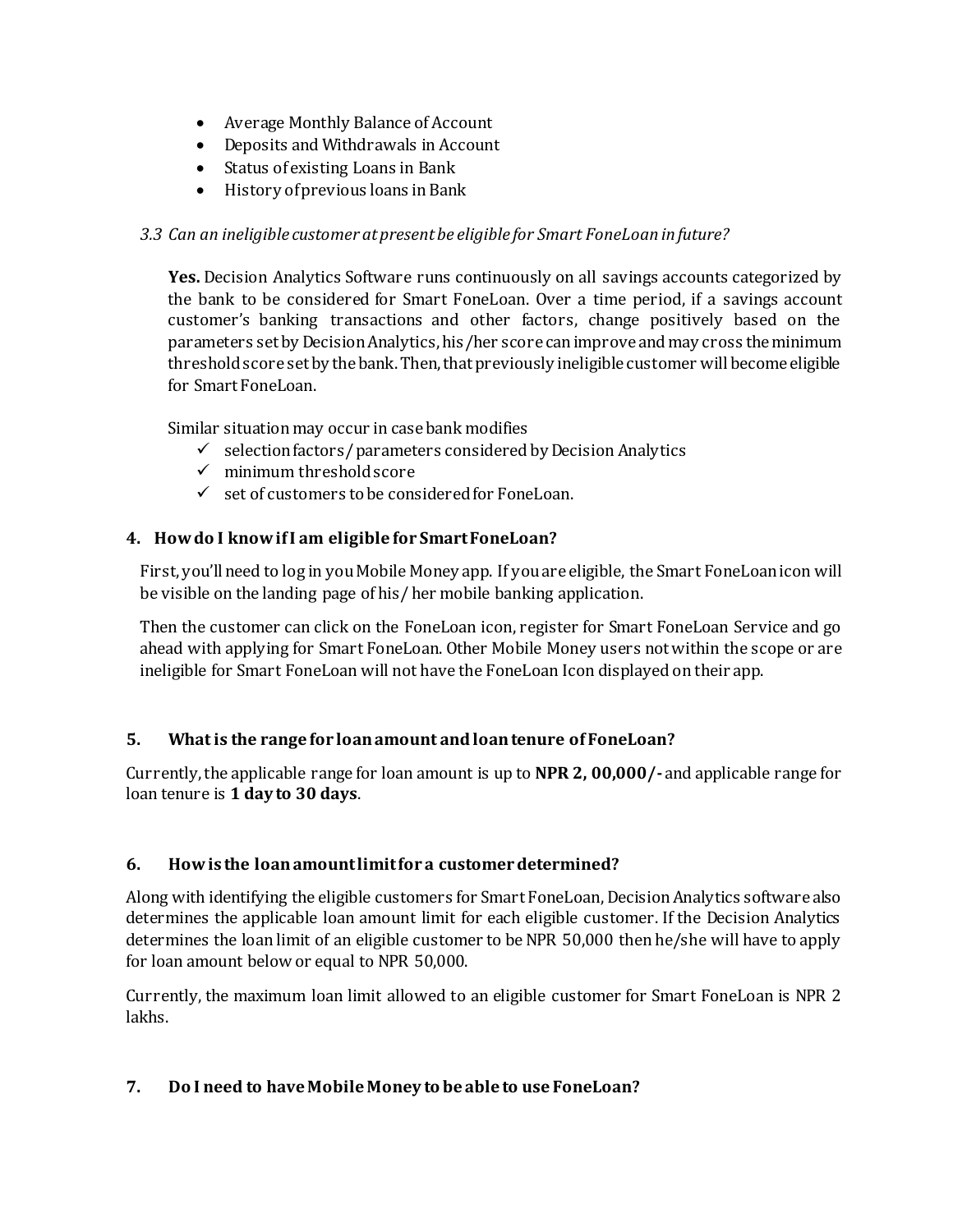**Yes.** As Smart FoneLoan is executed and delivered through mobile banking, you need to be registered for Mobile Money service and have the app installed in your mobile phone.

If you have a bank account but not registered for mobile banking service, then you can also download the Laxmi Bank Mobile Money app from Google Play Store or Apple App Store and self register.

Then, for Smart FoneLoan service, you can simply click the FoneLoan icon displayed on the landing page of your mobile banking application and register by providing your email address and other details.

# **8. Do I need to pledge a collateral at the bank to avail Smart FoneLoanservice?**

**No.** Smart FoneLoan is a **collateral free loan**.

# **9. Do I need to submit any document to avail SmartFoneLoanService?**

**No.** If you already have a bank account at Laxmi Bank, then you won't have to submit any additional document to avail FoneLoan service. It's a paper free lending service.

However, if you don't have a bank account in Laxmi Bank, you will have open a bank account.

# **10. Do I need to present my source of income or salary certificate to avail Smart FoneLoan Service?**

**No.** For Smart FoneLoan, credit assessment of a customer is done by an intelligent analytical software called Decision Analytics, which studies the transaction history of the customer's savings account. Hence, an additional document for source of income like salary certificate is not required.

# **11. How does settlement of loan happen?**

On loan maturity date, the principal amount plus applicable interest amount is automatically debited from your account and the loan is settled. You need to maintain the required balance in your account to settle the outstanding payable amount, otherwise the loan will go into overdue status.

In case there is insufficient balance available in your account than outstanding payable amount on maturity date, then your account shall be debited by all available balance on maturity date and every day thereafter until the remaining payable amount is recovered in full. Daily interest amount and late fees will be applicable for late days after maturity date.

# **12. What happens if the loan is overdue?**